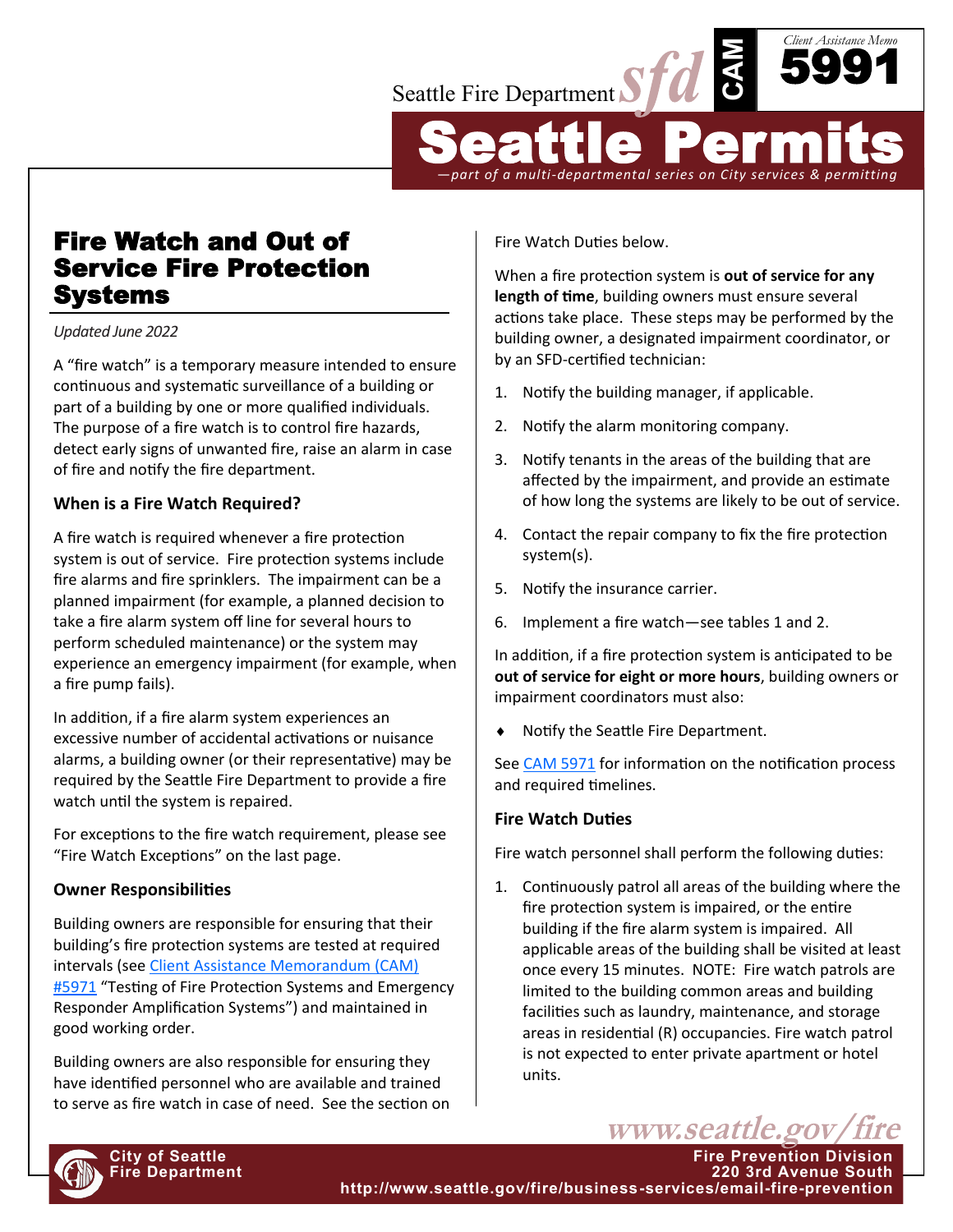- 2. Identify any fire, life or property hazards.
- 3. Notify the Seattle Fire Department if a fire is discovered by calling 9-1-1 with the exact address and type of emergency.
- 4. Notify occupants of the facility of the need to evacuate. If the sirens or public address function of the alarm system are still functional, use them to assist with evacuation of the building.
- 5. Determine at least one means of direct communication with the Fire Department. A telephone is acceptable.
- 6. Maintain a log of fire watch activities. See "Record Keeping" below for more information.
- 7. Have knowledge of the location and use of fire protection equipment, such as fire extinguishers.
- 8. In buildings with occupancy type A (Assemblies), R (Residential), I (Institutional) and E (Education) occupancies, fire watch personnel cannot have other duties besides their assigned fire watch. In other words, building occupants performing their regular duties cannot serve as a fire watch.

The fire watch will not perform fire-fighting duties beyond the scope of the ordinary citizen.

# **Fire Watch Personnel Requirements**

The building owner determines the personnel who conduct the fire watch. A professional security company is not required.

#### *Dedicated Fire Watch*

A dedicated fire watch is the most common type of fire watch required. This is a dedicated position serving as fire watch and not performing other duties. The dedicated fire watch must remain on duty and continuously patrol the areas of the building where the system is impaired, or the whole building if the fire alarm is impaired.

A dedicated fire watch is required at all times day and night when a fire protection system is impaired in the building "occupancy types" listed in Table 1.

# *Fire Watch*

Building occupants performing their regular duties, including construction workers, are acceptable in lieu of a dedicated fire watch in building "occupancy types" listed in Table 2. In this case, building occupants must be notified of the impairment and of their responsibility to call 9-1-1 in case of fire. These conditions are required during the times affected buildings are open for general occupancy, open to the public, or as otherwise required by the fire code official.

#### **Table 1: Dedicated Fire Watch Required At All Times of Day and Night When Fire Protection Systems are Impaired**

| Occupancy          | <b>Description</b>                                                                                                                                            |
|--------------------|---------------------------------------------------------------------------------------------------------------------------------------------------------------|
| A                  | Assembly occupancies, posted occ load > 50                                                                                                                    |
| R-1, R-2,<br>$R-3$ | Hotels, apartments and congregate<br>residences                                                                                                               |
|                    | Nursing homes, hospitals, day treatment<br>centers, health care facilities providing care<br>which renders patients incapable of self-<br>preservation, jails |
| F                  | Schools through the 12th grade, preschools,<br>day care centers with 6+ children                                                                              |

## **Table 2: Fire Watch**

#### **Required When Fire Protection Systems Are Impaired, Whenever Building Is Occupied**

| Occupancy                  | <b>Description</b>                                                             |
|----------------------------|--------------------------------------------------------------------------------|
| в                          | Offices, Eating/drinking establishments with<br>posted occ load < 50           |
| М                          | Stores accessible to the public                                                |
| н                          | Occupancies with hazardous materials                                           |
| F-1, F-2, S-1,<br>$S-2, U$ | Moderate hazard factory, industrial, stor-<br>age, utility & misc. occupancies |

# **Record Keeping**

A fire watch log should be maintained at the facility. The log must be available to the Seattle Fire Department at all times during the fire watch. The log should show the following:

- 1. Address of the facility.
- 2. Description of fire watch duties (e.g. patrol route, systems to check, hazards to check).